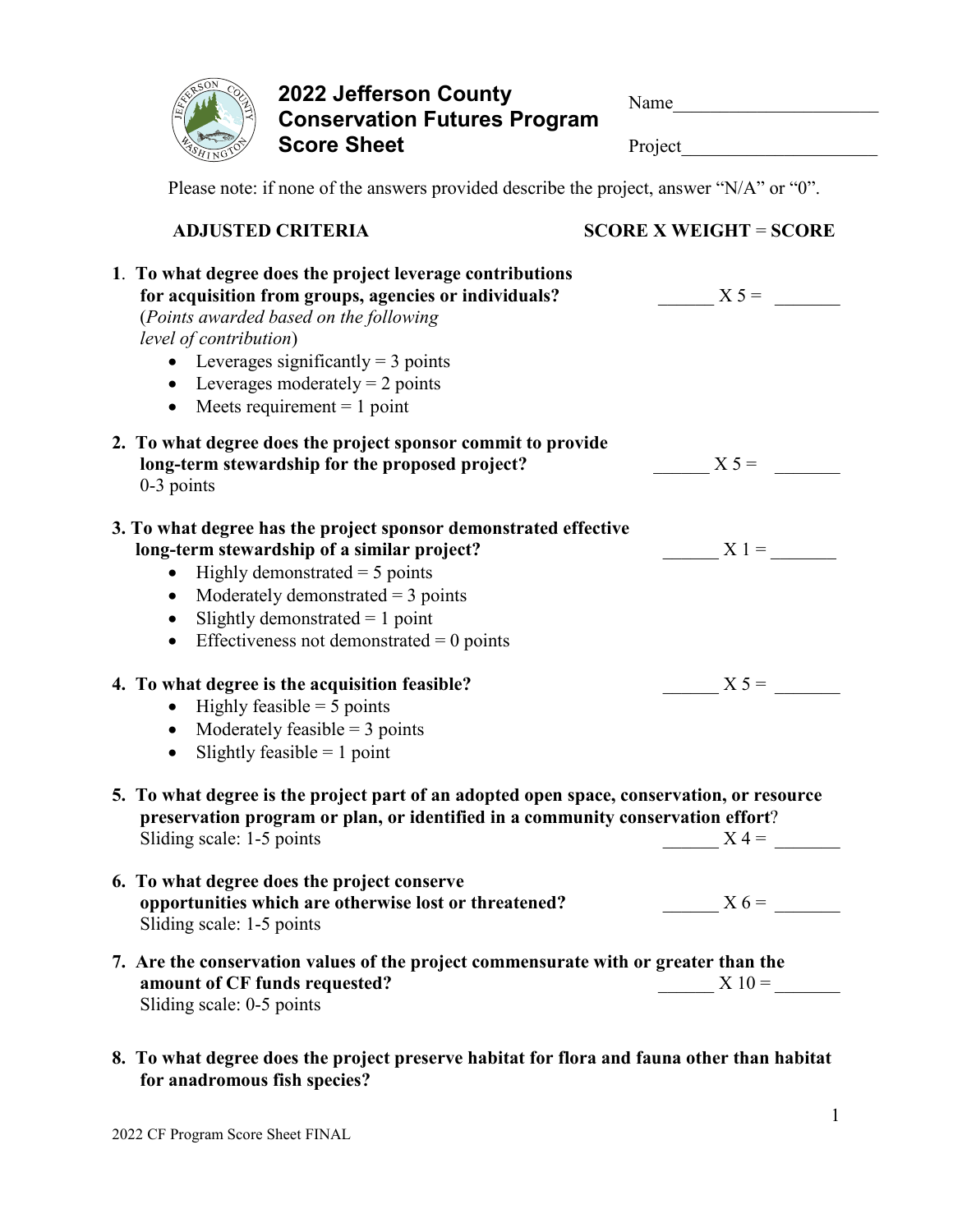| (Points awarded in part based on level of documentation.)<br>a. State of Washington Priority Habitat specific to the project and/or State or Federal (NOAA<br>and USFWS) Candidate, Endangered, Threatened or Sensitive species (provide list and |         |
|---------------------------------------------------------------------------------------------------------------------------------------------------------------------------------------------------------------------------------------------------|---------|
| references) = $0-3$ points                                                                                                                                                                                                                        | $X$ 3 = |
| b. Variety of native flora & fauna = $0-3$ points                                                                                                                                                                                                 | $X$ 3 = |
| c. Provides wildlife corridor or migration route $= 0-3$ points                                                                                                                                                                                   | $X3 =$  |
| d. Current owner participates in conservation programs that enhance wildlife habitat                                                                                                                                                              |         |
| $= 0 - 3$ points                                                                                                                                                                                                                                  | $X$ 3 = |
| 9. To what degree does the project protect habitat for anadromous fish species?                                                                                                                                                                   |         |
| $= 0 - 5$ points                                                                                                                                                                                                                                  | $X3=$   |
| 10. To what degree does the project preserve farmland for agricultural use OR forestland<br>for silvicultural use?<br>a. Likely will maintain active agricultural or silvicultural use $= 0-3$ points                                             | $X =$   |
| b. Current owner has a record of implementing management practices that preserves and/or                                                                                                                                                          |         |
| enhances soil, water quality, watershed function and wildlife habitat $= 0-3$ points                                                                                                                                                              |         |
|                                                                                                                                                                                                                                                   | $X =$   |
| c. Property acquisition or proposed easement will likely preserve and/or enhance soil, water<br>quality, watershed function and wildlife habitat = $0-3$ points $X = 4 = 2$                                                                       |         |
| d. Does this project preserve a mix of quality farmland and forestland? $= 0-3$ points                                                                                                                                                            | $X 2 =$ |
| 11. To what degree does this project increase resiliency to and/or mitigate climate change?<br>$= 0-3$ points                                                                                                                                     | $X 5 =$ |
| 12. To what degree does the project serve:                                                                                                                                                                                                        |         |
| a. A significant benefit area? Sliding scale: 1-3 points                                                                                                                                                                                          | $X =$   |
| b. Is the project located in an area that is under-represented by CF funded projects?                                                                                                                                                             |         |
| Sliding scale: 0-3 points                                                                                                                                                                                                                         | $X =$   |
| 13. To what degree will the acquisition provide educational opportunities, interpretive<br>opportunities, and/or serve as a general community resource?                                                                                           |         |
|                                                                                                                                                                                                                                                   | $X =$   |
| Public access, with planned or educational/interpretive displays and materials, events or                                                                                                                                                         |         |

- $\text{activities} = 5 \text{ points}$
- $\bullet$  Limited public access, available space for signage and educational materials = 3 points
- Remote location  $= 1$  point
- No opportunity  $= 0$  points